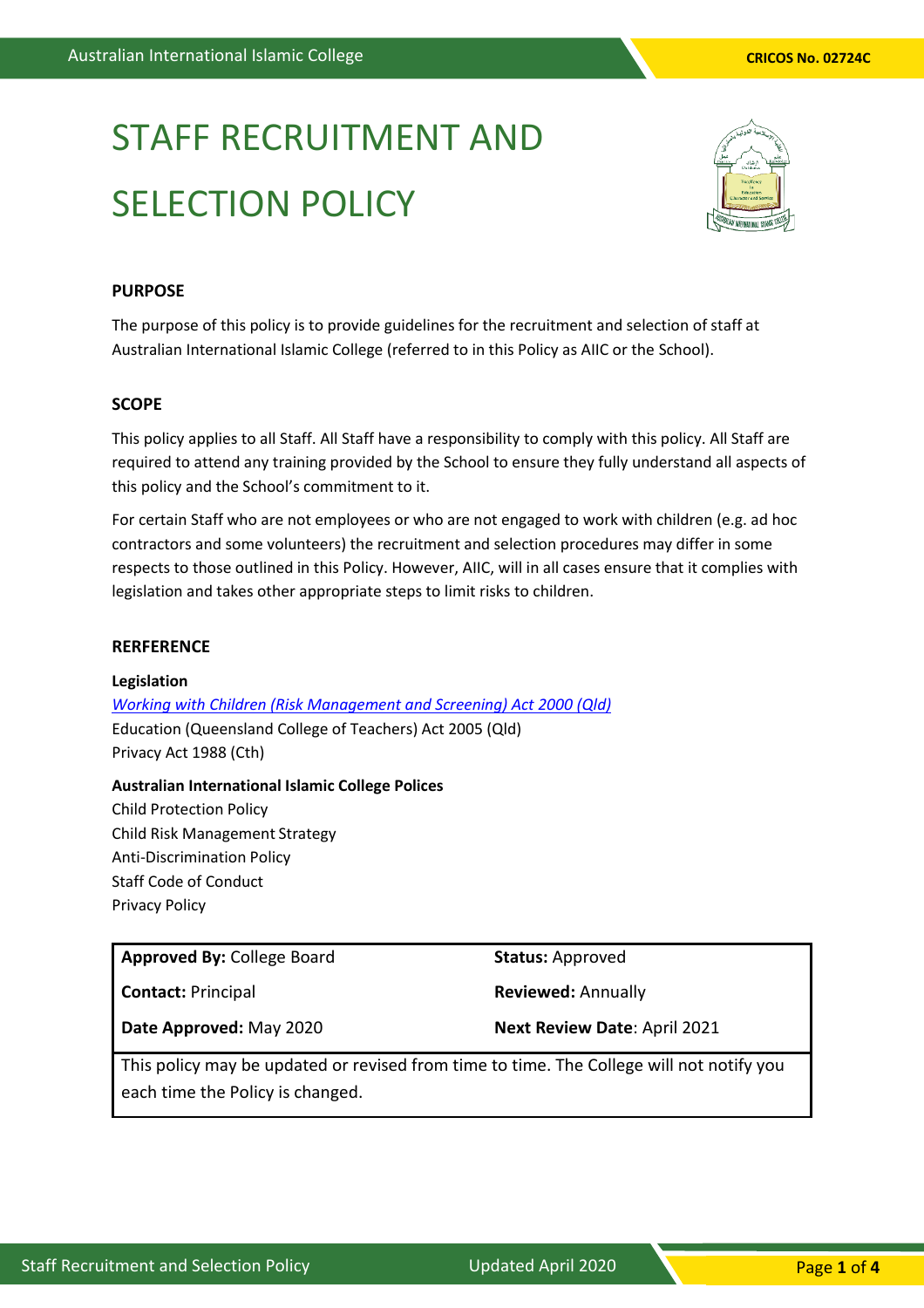# **Definitions**

#### **Advertisement Process**

Generally, all vacancies will be advertised externally and where appropriate, internally. On some occasions it may not be necessary to advertise and this decision is at the discretion of the Principal.

For external appointments the method outlined below applies:

- Seek.com is the preferred medium for advertisements although it is acknowledged that other websites, or direct contact with peak organisations may be preferred in some cases.
- AIIC Website will display the current vacancies area for advertising vacancies where appropriate – here all details of the position as well as relevant details about the school, will be uploaded. Any other method of the advertisement will link directly to the recruitment section on AIIC web page where comprehensive information will be held.
- On occasion, recruitment may be outsourced to a private agency, particularly in the case of significant leadership positions.

AIIC is committed to providing a work environment that is free from harassment and discrimination. Recruitment and selection procedures and decisions will reflect the College's commitment to providing equal opportunity by assessing all potential candidates according to their qualifications, skills, relevant experience and capabilities

# **Article I. Interview Process**

The interview process will include at least one in-person interview where possible. Interviews will be arranged and conducted in a manner which ensures the candidate has been assessed thoroughly and fairly for the position and that they have a good understanding of the role and the School. Candidates will also have had the opportunity to ask any questions or clarify any issues they may have. A panel with a minimum of two staff (one being the Principal) will conduct all interviews. It is preferred that for permanent appointments, a minimum of three panelists will conduct interviews. Where an applicant is known to a panelist, this information must be disclosed and appropriate action taken to ensure the integrity of the interview process.

Candidates may receive a question or questions prior to interview which they will be required to present to the interviewer. The question or questions will be emailed to all short-listed candidates with the same amount of notice for preparation wherever possible.

Questions during interviews will relate to:

- A candidate's work history, background and attitudes; and
- The selection criteria / duty statement for the role.

Following each interview, the panel chair (principal) will lead a discussion regarding the merit of the applicant for the position vacancy.

#### **Article II. Screening**

When recruiting and selecting employees, contractors and volunteers involved in child- related work, we make reasonable efforts to: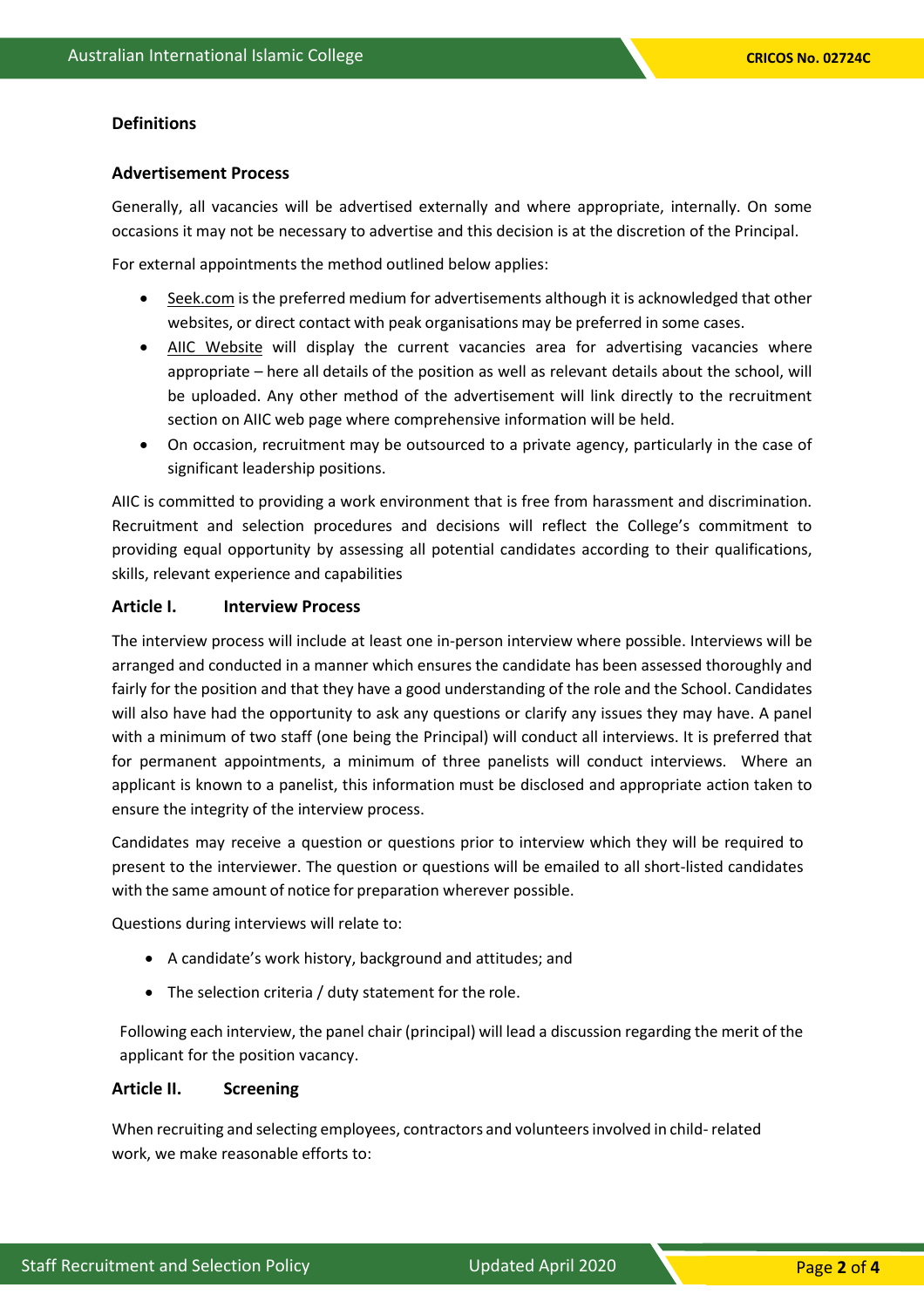- Ensure that each teaching staff member is currently a registered teacher with the Queensland College of Teachers (QCT).
- Applicants provide identification and other documentation to confirm their qualifications and experience as required by the School.
- obtain proof of personal identity and any professional or other qualifications
- obtain references that address the applicant's suitability for the job and working with children.
- Determine that each non-teaching staff member and volunteer (including members of the College Board) who has contact with children has a current positive suitability notice issued by Blue Card Services. The *Working with Children Risk Management Screening Act*  2000 currently exempts volunteers who are parents of student enrolled at the school from the requirement to hold a Blue Card. In cases where volunteer work is, or could be, beyond the direct supervision of a teacher, a Blue Card may be required (eg. school camps and excursions).

#### **(a) References**

At least two verbal reference checks are mandatory for any role at the School. In addition:

- One of the referees should include the candidate's most recent direct supervisor; and
- One of the referees should include the candidate's most recent Headmaster / Principal (if applicable).

Priority should be given to reports of referees who can comment on the candidate's most recent child related employment or other activities. Referees will be questioned regarding the candidate's attitude and behaviour toward children in their previous role/s.

If reference checks cannot be undertaken until the preferred candidate has resigned from their current position, the offer will be made subject to the receipt of two satisfactory references that meet the requirements detailed above.

AIIC reserves the right to contact any persons who may have relevant knowledge of the candidate's qualifications and experience, whether or not such persons are nominated as referees by the candidate.

# **(b) Offer and Final Decision**

The Principal is entitled to make the final decision regarding any employment. Successful candidates will be contacted via email or telephone, by the principal, to discuss the offer of employment. All roles will be subject to a probationary period to allow the School to assess the suitability of the Staff member in their role. When all paperwork has been signed by the successful candidate, unsuccessful candidates will be sent a letter or e-mail to notify them of the outcome of the recruitment process. Care will be taken to provide clear communication and avenues for follow up where possible.

## **(c) Privacy**

AIIC is committed to protecting the privacy of individuals and is bound by the Australian rivacy Principles set out in the Privacy Act. All candidate's resume and academic transcripts are personal